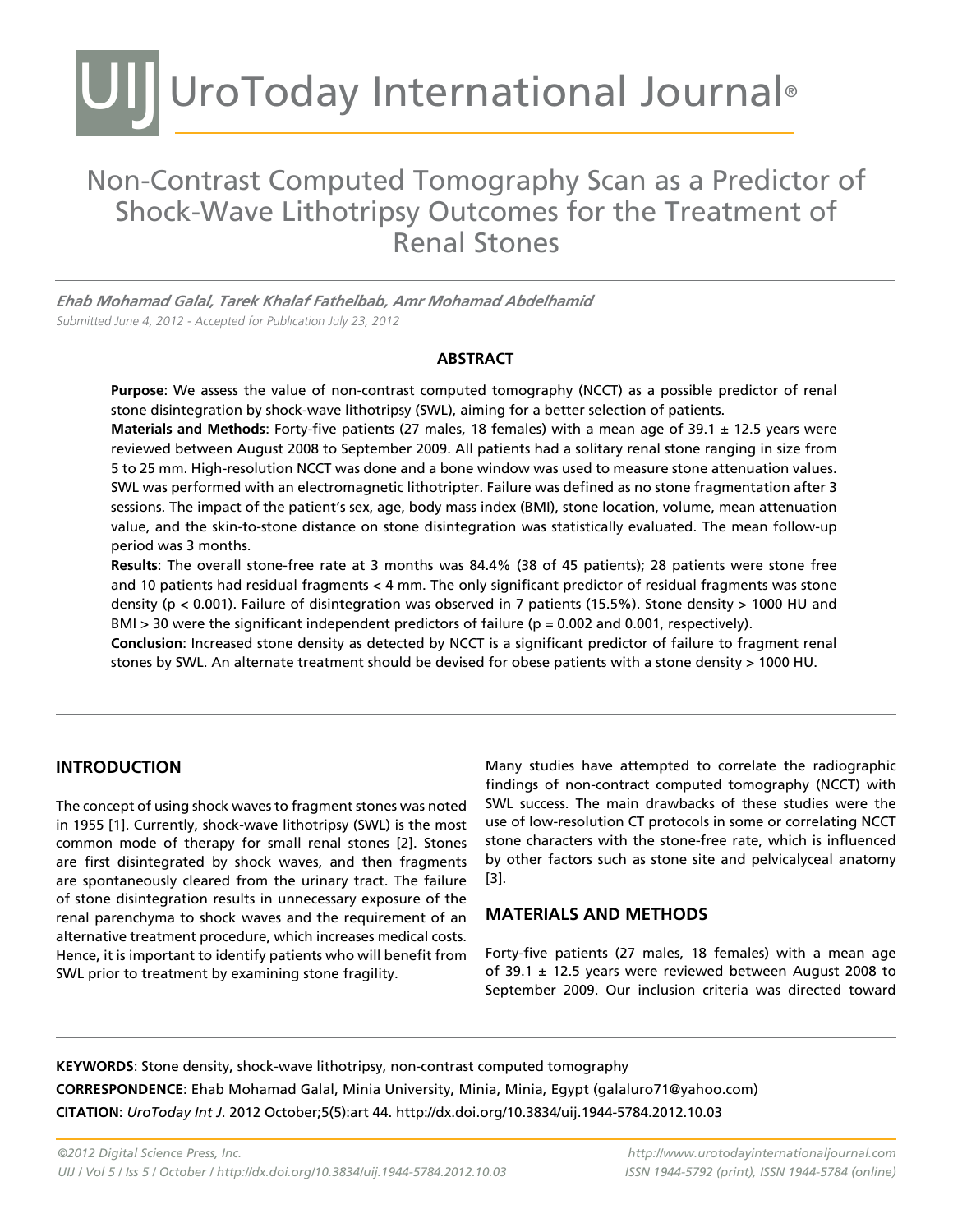#### original study

Figure 1. Body mass index of the included patients. Figure 2. Normal renal CT anatomy.





patients who had a single renal stone of 0.5 to 2.5 cm in the longest dimension (as measured from excretory urography films) and had no contraindications to SWL. High-resolution NCCT of the kidneys was performed for all patients on the same day as the SWL session with a helical CT scanner (GE Prospeed). The images were obtained using high-quality mode at 200 mA, 250 KV, and 2 mm collimation. Body mass index (BMI) was calculated by dividing the weight (kg) by the square of height (m) (Figure 1). The post-scan bone-window protocol was used to measure stone attenuation value (stone density) and volume. For stone density measurement, 3 axial planes were defined for each stone: 1 near the upper end, 1 in the middle, and 1 near the lower end. In each plane, a region of interest smaller than the stone was drawn, the CT attenuation value in Hounsfield units (HU) was measured, and the mean value of the 3 planes was calculated (Figure 2). The skin-to-stone distance (SSD) was calculated by measuring 3 distances from the stone to the skin at 0o, 45o, and 90o using radiographic callipers, and the average of these values was calculated to represent SSD for each stone.

SWL was performed with the electromagnetic (Lithostar) lithotripter. A total of 3 000 shocks were delivered during each session or until the stone was completely fragmented. Patients were evaluated 2 weeks after each session using kidney, ureter, and bladder (KUB) film and a renal ultrasound to assess fragmentation and the presence of renal dilatation. Repeat treatment was carried out if inadequate fragmentation of the stone was observed. If there was no breakage of the stone after 3 sessions, the case was considered a disintegration failure. Patients were evaluated 3 months after the last lithotripsy session by KUB. The procedure was considered successful if patients showed complete clearance of the stone fragments or had small residual gravels < 4 mm. Patients with non-infected, asymptomatic residual gravels < 4 mm were scheduled for regular follow-up every 6 months.

#### *Statistical Analysis*

The effect of patient characteristics (sex, age, BMI) and calculus characteristics (laterality, location, volume, stone density, SSD) on stone disintegration by SWL was examined. Both univariate (Chi-square or t-test) and multivariate (logistic regression) analyses were performed to determine significant independent factors. Pearson correlation tests were used to determine the correlation between stone density and the number of shock waves needed until complete stone fragmentation. Statistical analyses were performed using SPSS software.

## **RESULTS**

The 45 patients included were 27 males and 18 females. Their mean age was  $39.1 \pm 12.5$  years, and their mean BMI was 25.8  $\pm$  4.09 kg m<sup>2</sup>. The mean stone volume was 1.476  $\pm$  0.441 mm<sup>3</sup>, and the mean stone density was  $670.7 \pm 180.4$  HU. Failure of disintegration was observed in 4 patients (9%). According to univariate analyses, higher BMI, stone density >1 000 HU, longer SSD, and larger stone volume were significant predictors of disintegration failure. According to multivariate analyses, the significant independent factors were BMI and stone density >1 000 HU. The success rate of SWL at 3 months was 84.4% (38 of 45 patients): 28 patients were stone free and 10 patients had residual fragments < 4 mm. There was a significant correlation between mean stone density and the number of shock waves needed for complete stone disintegration ( $r = 0.002$ ). Among these patients, the only significant predictor of residual fragments was stone density. The mean attenuation value in stone-free patients was  $670.7 \pm 180.4$  HU, and the mean attenuation value for patients with residual fragments was 1523.1 ± 205.1 HU (p < 0.002) (Table 1).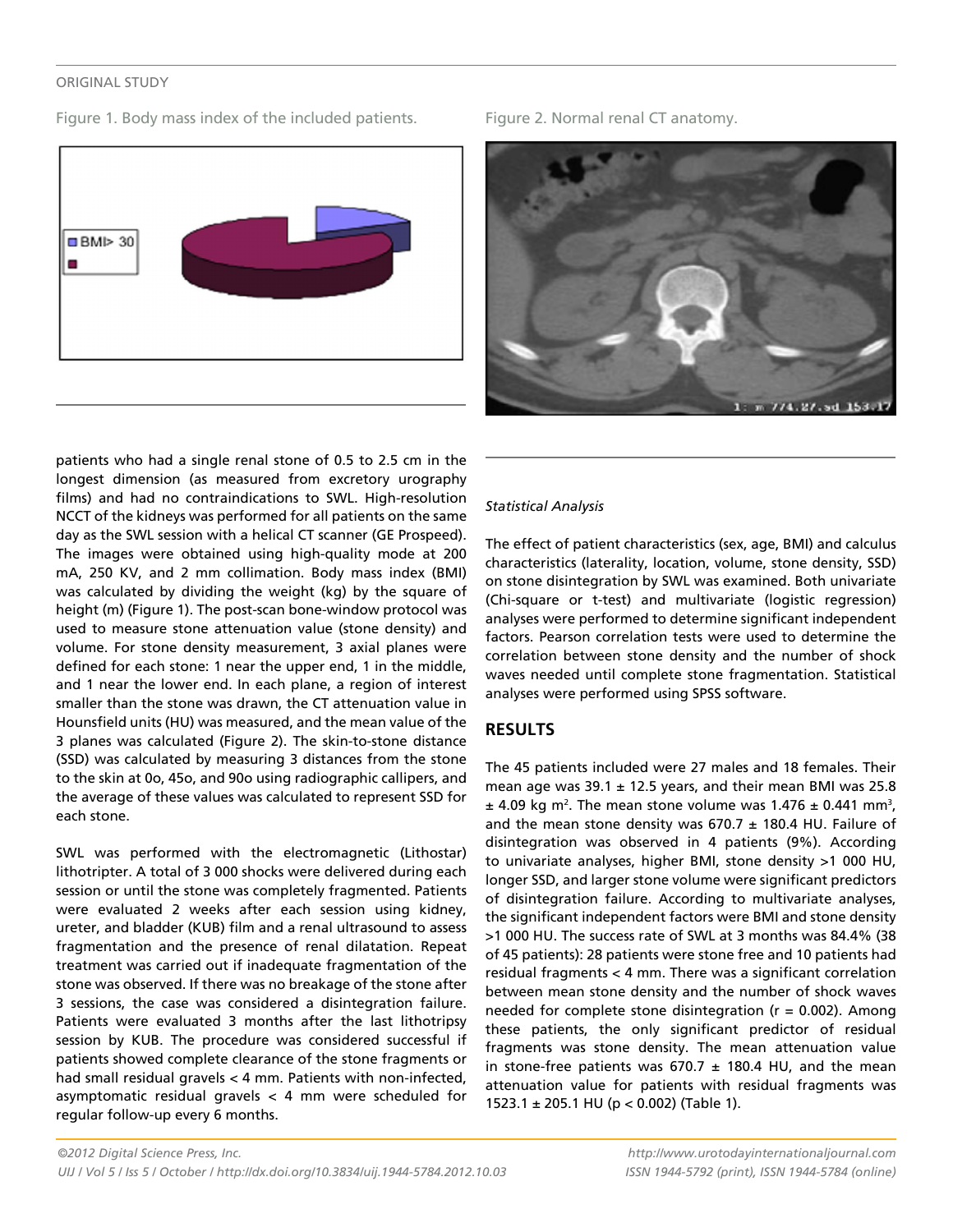#### original study

Table 1. Correlation between mean HU and ESWL outcome.

| Mean HU | <b>ESWL Outcome</b> |                          |                |
|---------|---------------------|--------------------------|----------------|
|         | stone free          | significant<br>residuals | no response    |
|         | $670.7 + 180.4$     | $1151.3 + 267.4$         | $1523 + 205.1$ |
| p value | 0.002 (significant) |                          |                |

## **DISCUSSION**

Disintegration is the first step in the treatment of renal stones by SWL. The magnitude of response of a calculus to disintegration (stone fragility) should be considered before using SWL. It is often not possible to predict whether or not a given stone is amenable to fragmentation by shock waves before starting treatment; however, there are many factors that affect stone fragility such as size and composition [4].

In general, stones composed of uric acid are broken up easily by shock waves, whereas stones of calcium oxalate monohydrate (COM), brushite, or cystine are difficult to break. Few stones are composed of a single material, however, and the variability of stone fragility within the same class is dramatic [5]. Moreover, because there is marked overlap between attenuation values of different stone classes, stone composition cannot be accurately predicted before the retrieved stones are analyzed. Nakada et al. was only able to differentiate between uric acid and COM stones using peak attenuation measurements [6], whereas Sheir et al. could only differentiate between pure stone classes [7]. Knowing stone composition before treatment is difficult and may not be sufficient to predict the response to SWL. Therefore, as was done in the present study, pre-SWL radiographic examinations should focus on those radiological stone characteristics that influence SWL outcome rather than on stone composition.

Many radiological methods and parameters have been evaluated for their ability to predict stone fragility. For example, Bon et al. found that smooth, uniform calculi that appeared denser than bone on KUB responded poorly to SWL [4]. Mandhani et al. concluded from their study using dual X-ray absorptiometry that patients with high stone-mineral content should not be treated with SWL. NCCT has proven to be the most sensitive and accurate imaging modality for the diagnosis of urolithiasis [8]. It is superior to both KUB and intravenous urograms in its ability to detect radiolucent and small stones without interference with colonic gas shadows and, also, because it can precisely localize the site of the stone without the need for iodinated contrast. Thus an increasing number of hospitals have accepted NCCT as the preferred imaging modality for the assessment of urinary stones [9].

Regarding stone characteristics, NCCT is more accurate than KUB in determining stone burden (number and volume), and the measurement of stone attenuation value is more accurate in the determination of stone density [10]. Moreover, the internal structure of renal calculi can be identified with high-resolution NCCT protocols using a bone window and narrow slide width. In this series, we used a bone window for a more accurate estimation of the stone size and the attenuation values of the upper, middle, and lower part of each stone.

Many studies had investigated the effect of various stone characteristics detected by NCCT on the success of SWL [9]. The most extensively studied character was the CT stone attenuation value (stone density), with high-density stones requiring more shock waves for fragmentation. Joseph et al. found a positive correlation between the number of shock waves required to treat a stone and its CT attenuation value [3]. In our study, we found a significant correlation between stone attenuation value and a number of shock waves needed for stone disintegration. Regarding the effect of stone density on the rate of residual fragments after SWL, Pareek et al. found that the mean stone attenuation values were significantly higher in patients with residual stones [11]. In our series, we reproduced these results using high-resolution CT protocols since we observed that the stone attenuation value was a significant predictor of the rate of residual fragments.

Recent studies have used high-resolution CT protocols to predict the outcome of SWL. For example, Gupta et al. concluded that the worst outcome was in patients with a calculus density > 750 HU and a stone diameter of  $> 1.1$  cm; 77% of those patients needed more than 3 sessions of SWL and the clearance rate was 60% [12]. Wang et al. concluded that stone density > 900 HU and a volume  $> 700$  mm<sup>3</sup> were significant predictors of SWL failure [13]. Comparable results were observed in the present study in which larger stone volume and higher stone density were significant predictors of the need for more than 3 sessions, and a stone density > 1000 HU was a significant predictor for disintegration failure. The differences in the cut-off values that predicted extracorporeal SWL failure may be due to different inclusion criteria, the use of different CT protocols, or the measurement of different end points (e.g., the failure of disintegration, the need for multiple sessions, or the rate of residual stones) in these studies

Therefore, further studies with a large number of patients and a standardized CT protocol are needed to clarify this point. The other significant predictor of disintegration failure in our study was higher BMI. The same was reported by Pareek et al. who observed a significant negative impact of higher BMI on the stone-free rate after SWL [11]. SWL failure in obese patients may be explained by hampered targeting of the stone or dampened